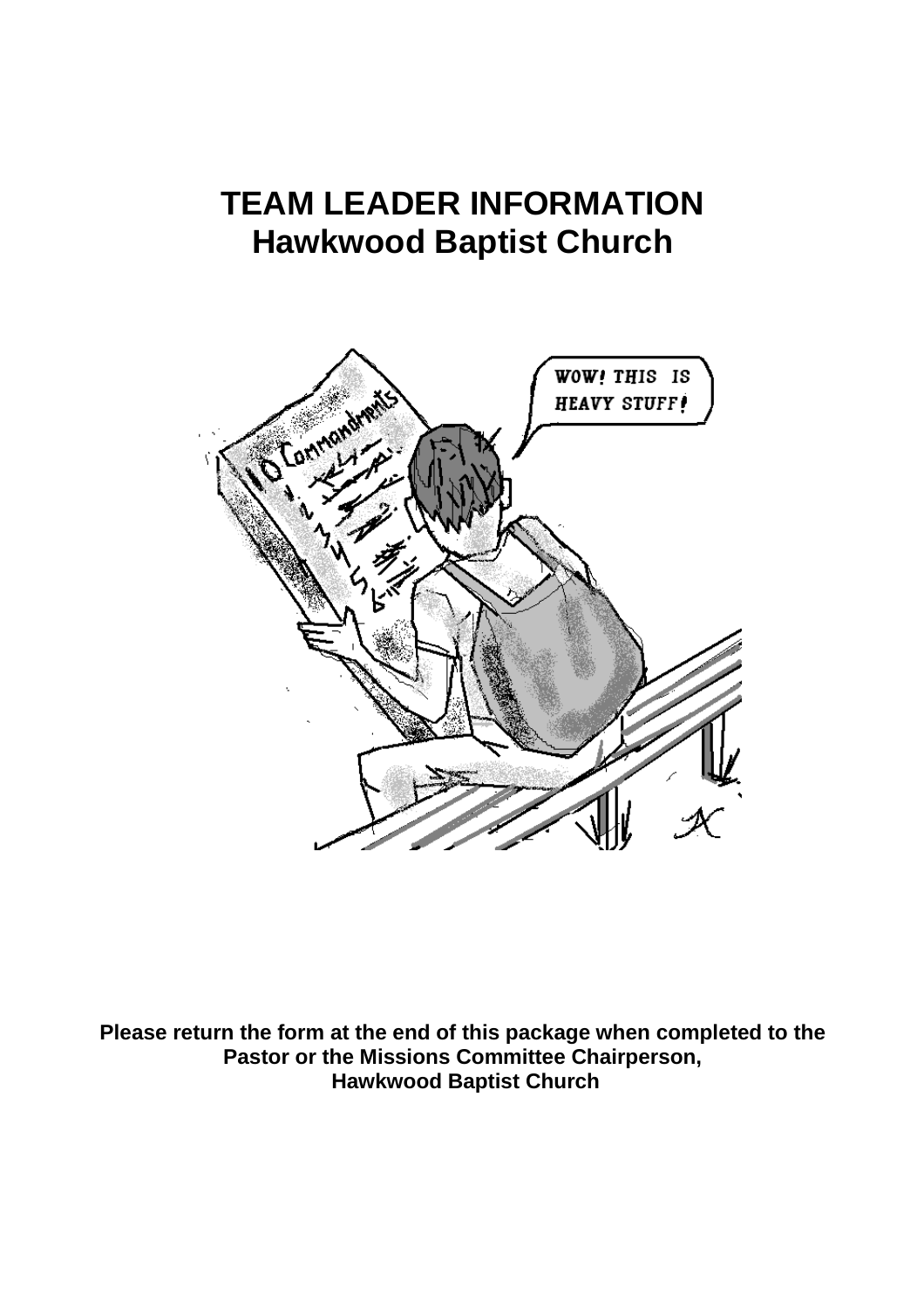# **TERMS OF REFERENCE**

### **1. Team Leader**

A person interested as team leader should pick up an Information Package from the church office. After completion, it should be given to the pastor or Missions Committee chairperson.

## **2. Liaison**

The Missions Committee will assign a committee member to liaise with the prospective team leader when plans are approved. This is prior to the promotion stage, i.e.:

- Congregational announcement
- Church bulletin or newsletter, brochures, etc.

# **3. Team Leader/Member Application Package**

Packages are available at the church office and must be returned to the pastor or Missions Committee chairperson when completed.

# **4. Selection of Team Members**

Team members will be selected by the Missions Committee, Missions Committee liaison and team leader.

## **5. Four Accountable Stages**

The team leader, with the support of the Missions Committee liaison, is responsible for the following:

- Training stage
- Sending stage
- Re-entry stage
- Follow-up stage

## **6. Congregational report**

At an appropriate time after the trip, the team should report back to the congregation.

## **7. Reunion**

A month after the trip, a reunion should be planned by the team leadership.

## **8. Missions Trip Evaluation Form**

To be filled out by each member within a month after the end of the trip.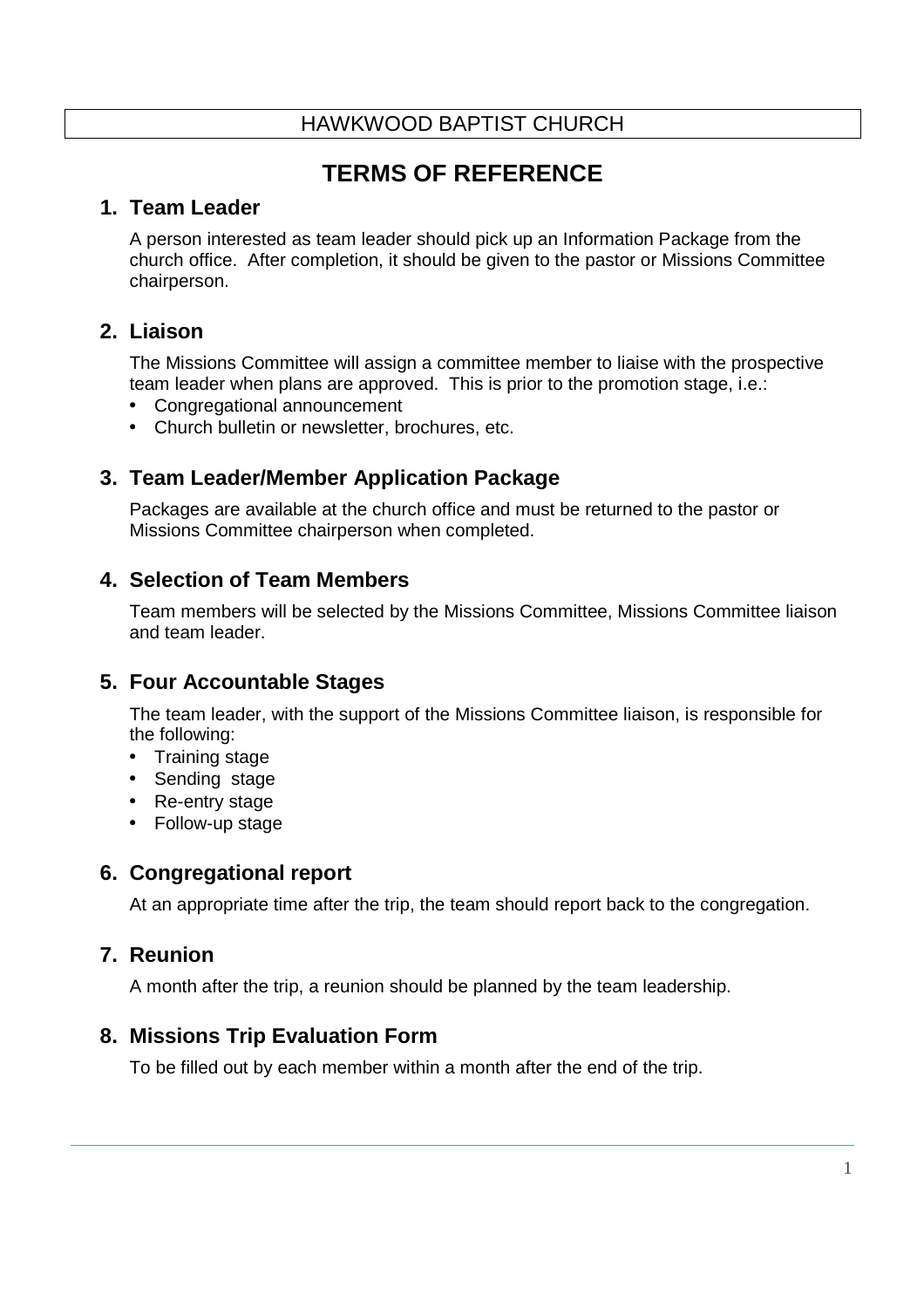## **1. Introduction**

God has a deep passion for the unreached and the lost. In the guiding missional prayer of Hawkwood Baptist Church, we pray…

O God, with all our hearts we long to be transformed by Christ, transforming Canada and the world.

Our mission statement at Hawkwood Baptist Church states that our mission is to introduce people to Jesus and together become His fully devoted followers.

Our Short Term Missions teams are an outworking of the NAB mission statement within Hawkwood Baptist Church. These trips are one way we follow the Great Commission Jesus gave to us when he said, "All authority in heaven and on earth has been given to me. Go, therefore, and make disciples of all nations baptizing them in the name of the Father and of the Son and of the Holy Spirit and teaching them to obey everything that I have commanded you, and remember, I am with you always even to the end of the age."

(Matthew 28:19-20)

You have chosen to take a big step of faith and serve on a Hawkwood Baptist Church short term mission team. If this is your first opportunity to serve on a short term mission team or you have served previously, we can assure you that if you are prepared to go with a servant's heart and are willing to be stretched out of your comfort zone then you will be blessed, you will be a blessing, you will experience a life changing adventure, and most importantly, God will be glorified.

Pre and post trip preparations are imperative for an effective short term mission trip where you will participate in training, team building and debriefing. The following manual has been designed to guide you through your serving experience including the pre and post trip process.

God bless you as you,

 "let your light shine before others, that they may see your good deeds and glorify your Father in heaven."

(Matthew 5:16)

Signed by: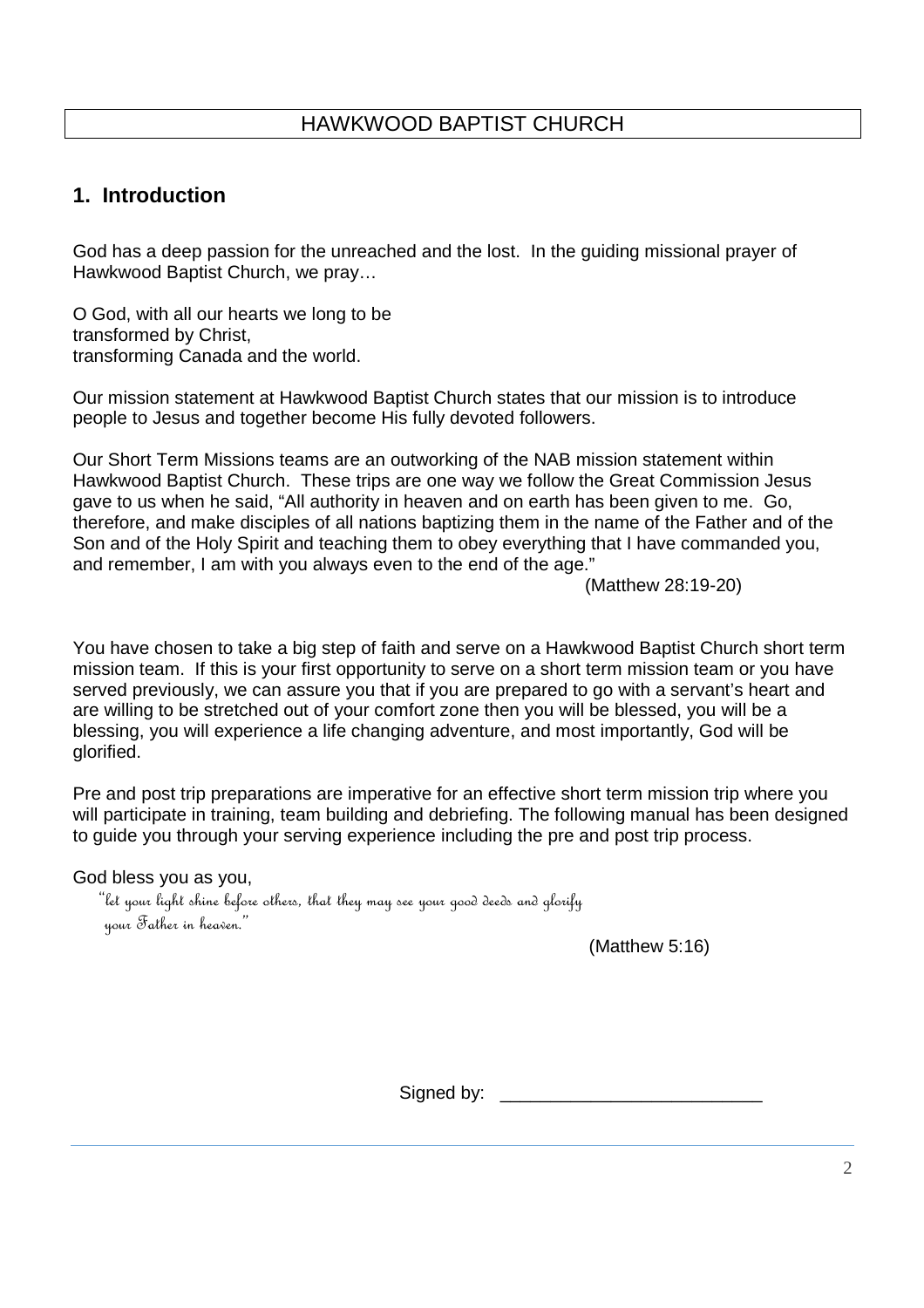## **2. Qualities of a Team Leader**

- **Spiritually Mature** knows basic Christian doctrines and values and demonstrates the fruit of the Spirit, is humble and servant-hearted.
- **Personally Mature –** has good relationships with family and church members, admits faults, shows good judgment and purity, adjusts well in social situations and can handle the unexpected.
- **Knowledgeable and Sensitive to other Cultures** is comfortable in other cultural settings, is sensitive to cultural differences and adapts well.
- **"Shepherding" Experience –** an individual who shepherds or has had shepherding experience in ministry context.

# **3. Team Leader's Job Description**

- **Spiritually prepared Leadership –** Your relationship with God is not only important for you, it is important to everyone on your ministry team. Your team needs your spiritual discernment, encouragement and leadership. Only God can accomplish this. Stay close to Him. Challenge your team as God is challenging you EVERYDAY!
- **Humble** Philippians 2:11 is your guide. You SERVE your team and minister to them.
- **Culturally prepared** You need to have knowledge of the customs and culture of those you'll be serving. You'll lead by example more than by lecturing.
- **Knows the Details** Flight information, immunizations, passports and visas are only the beginning. Your team needs to be properly trained by you or an experienced Christian traveler that you have asked to do the training.
- **Flexibility** Expect the unexpected. Think ahead and have alternate plans in mind when needed.
- **Sensitive to Needs** Team members, nationals, missionaries, pastors and assistant leaders will all have needs. Keep your eye on moods and listen to insights of another leader of the opposite gender.
- **Recognize Gifts** As a Team Leader, you can direct people to team assistant positions and jobs that reflect their gifts and abilities throughout the life of the team.
- **Communicate** With your team members and especially with your assistant leaders to discuss situations and pray. Work together.
- **Submit to Your Hosts** Your team is there to partner with them. They are the experts. Respect them and make decisions with their guidance.
- **Train your Team Responsibly** Provide pre-field training sessions, team meetings and debriefing. Be prepared for each time you meet and don't skip any part of the process.
- **Be a Strong Leader During Travel** Your team will respond to you as you take charge during travel times.
- **Pray Continually** 1 Thessalonians 5:17 pray specifically and keep track of answered prayers. Your team will see God's hand at work like never before!
- **Recognize God's Movement in Team Member's Lives –** Challenge them throughout the mission to consider what God is showing them.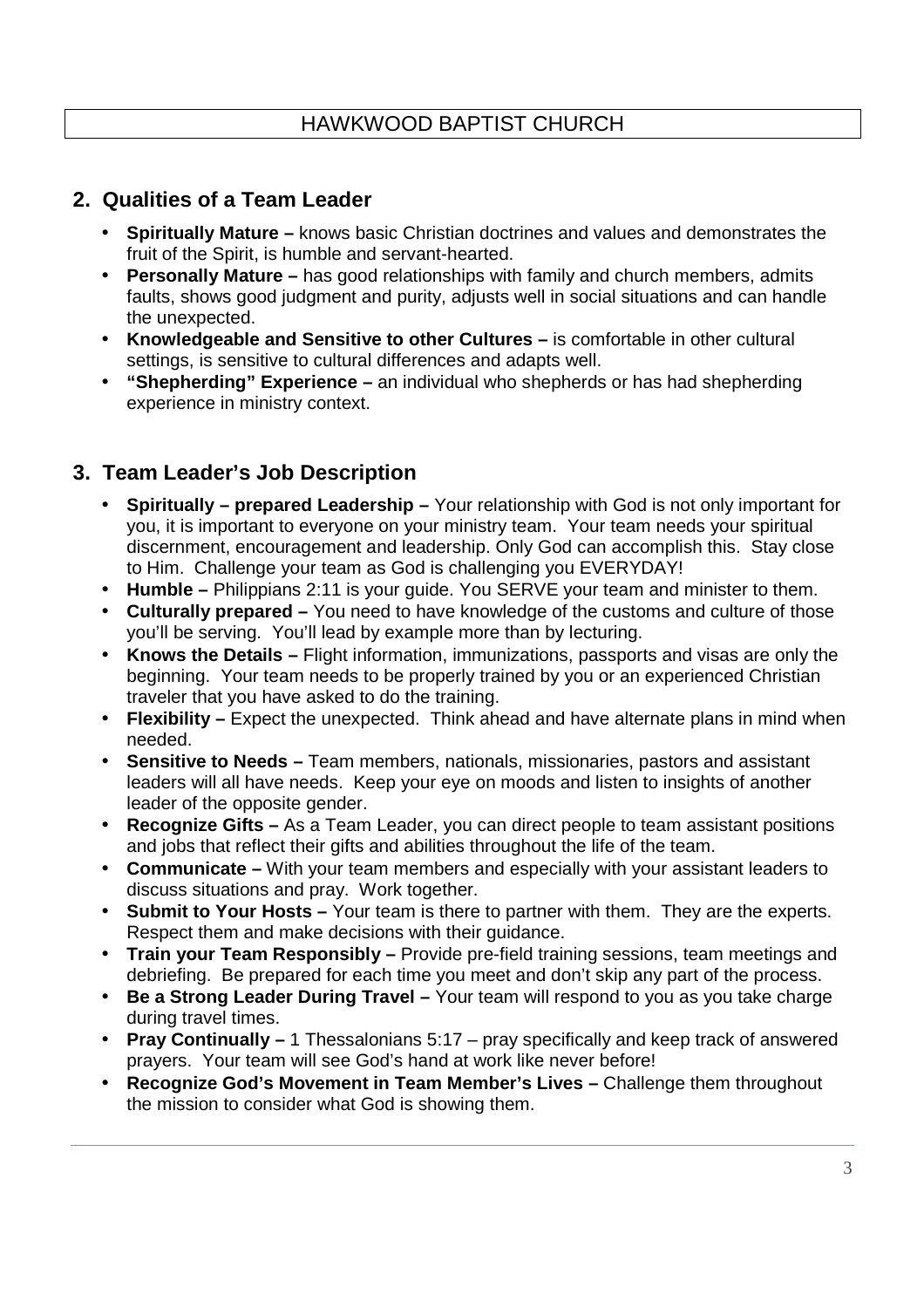

## **4. The Team Member Benefits**

Some of the benefits for Team Members are:

- Considering God's call to missional living/ministry/missions.
- Spiritual life building experience.
- Seeing national pastors/nationals/missionaries as partners in God's kingdom work.
- Trusting God in new areas through the raising of support.
- Leading the way for cross-cultural causes back home.
- Becoming an effective sender of others.
- An appreciation and understanding of other cultures.
- An appreciation and understanding of one's own culture.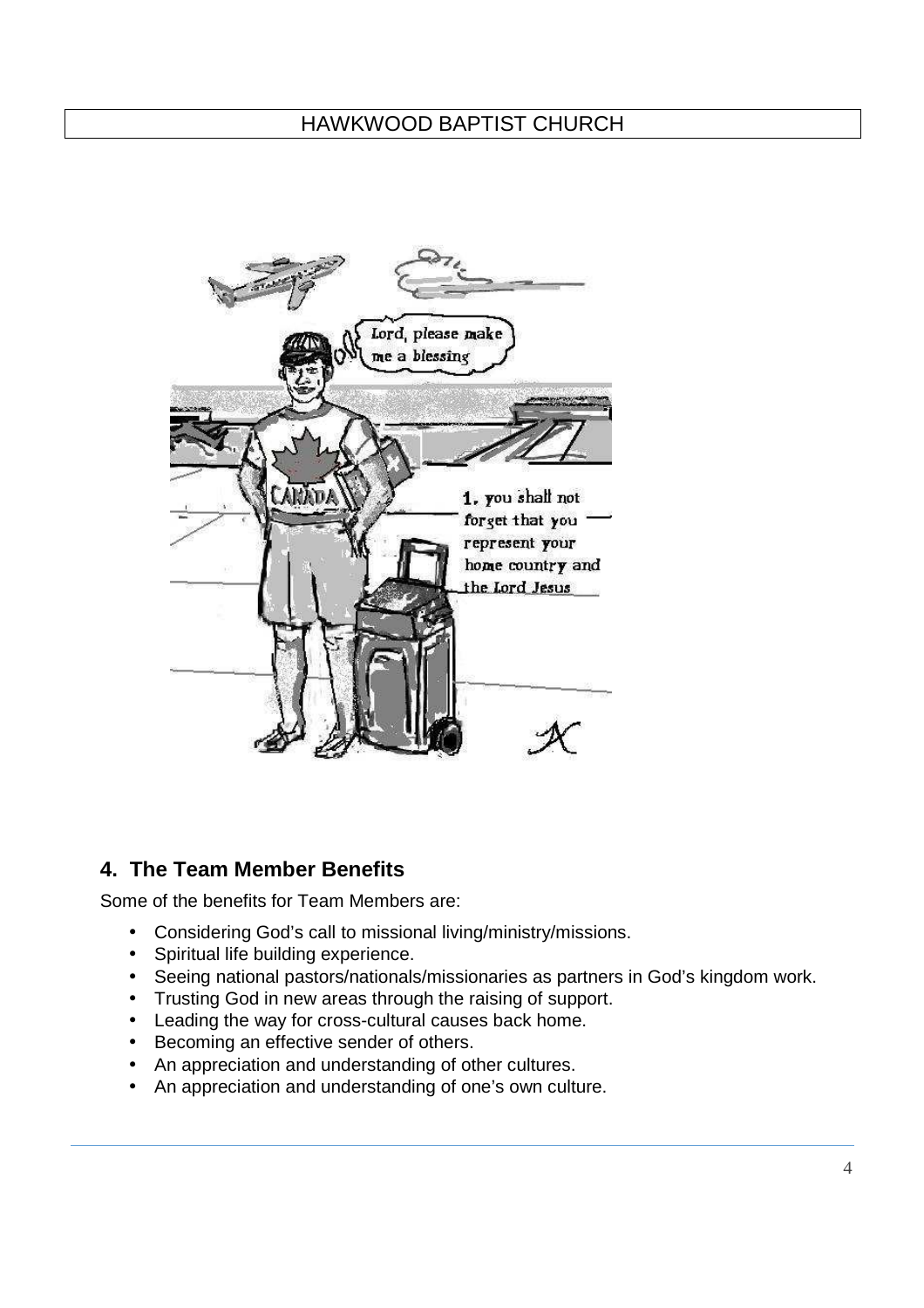# **5. The Senders**

**Hawkwood Baptist Church** benefits in a variety of ways from mission trips. Those who support a team with their prayers and finances find their ministry extends far beyond the walls of the church/organization.

### **Some of the benefits for individual supports include:**

- Impacting another culture through the team.
- Growing spiritually through praying and giving.
- Considering the possibility of participating on future teams.
- Experiencing being part of God's global work.

### **Some of the benefits for the sending church or organization are:**

- Enlarging ministry vision through cross-cultural opportunities.
- Personal ownership in going to "the ends of the earth" discipleship.
- Creating on-going community and partnership with believers in another location.
- Multiplying their own disciple-making efforts.

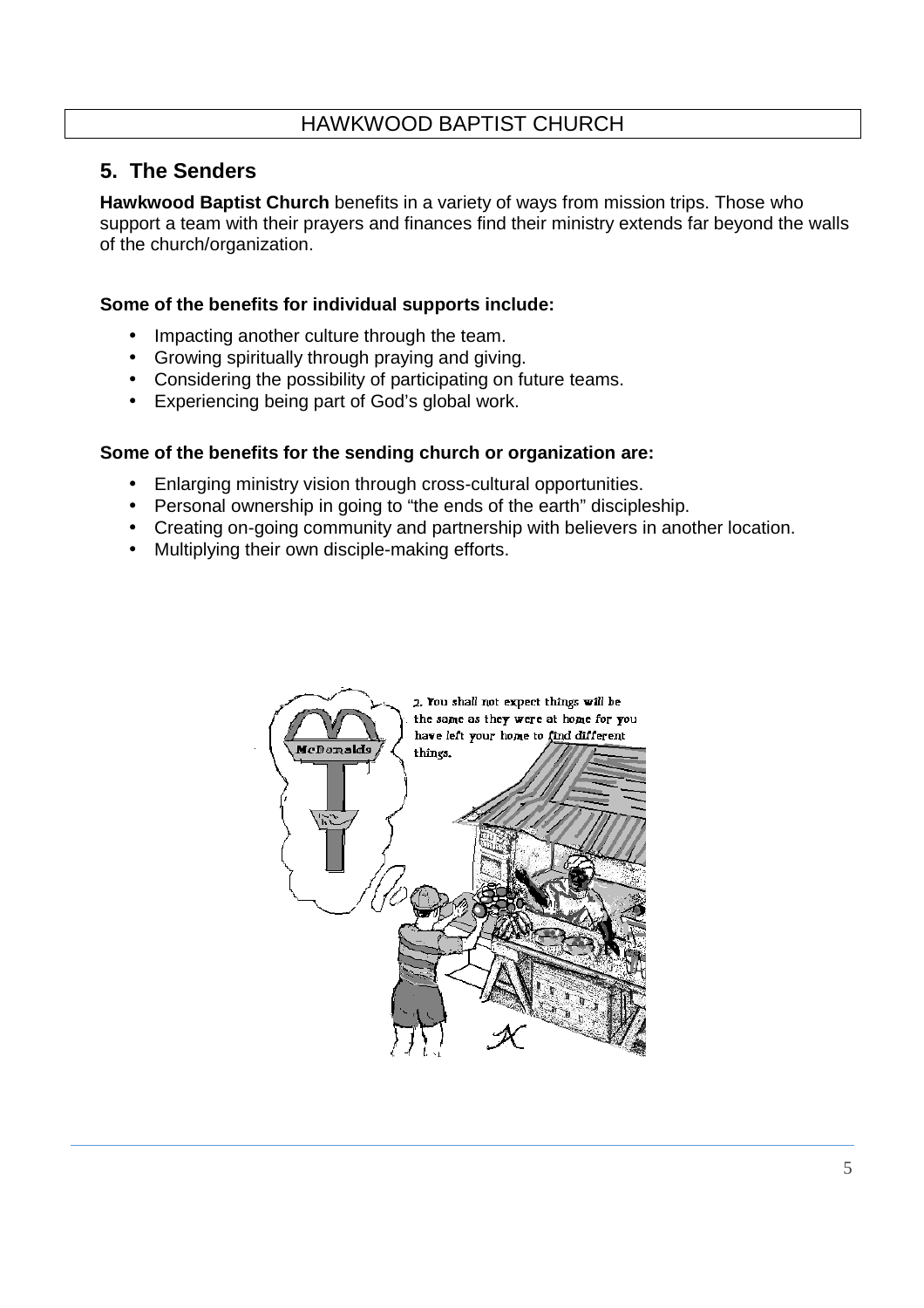### **TIMELINE**

**Investigation Stage 12-10 Months Out 12-10 Months Out Ask the Questions…Where are there invitations to go to? What can my team do? Where should we go? Who will go? How long will we go? When will we go? Costs? Begin to consider fund-raising.** 

### **Promotion Stage 6-7 Months Out 1949**

**Communicate…The ministry, the location, the cost, the dates, the group going, the training schedule & team selection process.** 

### **Selection Stage 6-5 Months Out**

**Applications/References/Interviews/Red flags Assistant Leader selections, Team Member Selections Team Coordinator Selections, Acquiring Passports/Visas Proper Immunizations, Collect Deposits, Fundraising.** 

### **Training Stage 4 Months Out 1999 12:33 Training Stage 4 Months Out 1999 12:33 Training Stage 12:33 Training Stage 12:33 Training Stage 12:33 Training Stage 12:33 Training Stage 12:33 Training Stage 12:33 Training Stage 12**

**Training Sessions/Team Meetings, Secure Airline Tickets Assistant Leader Training (\*This stage can be done in a 3-day retreat before departure if the team is from different regions)** 

### **Sending Stage 2 Months Out – 1 month Out**

**Develop Prayer Team, Commissioning Service Welcome Home Celebration** 

**Experiencing Stage During the Mission Daily Team Meetings, Daily Debriefing, Project Completion** 

### **Reentry & Follow-Up Stage Access Access Access Return Date -------?**

**Debriefing, Reporting to Senders, Reunion, Follow-up with individual team members** 

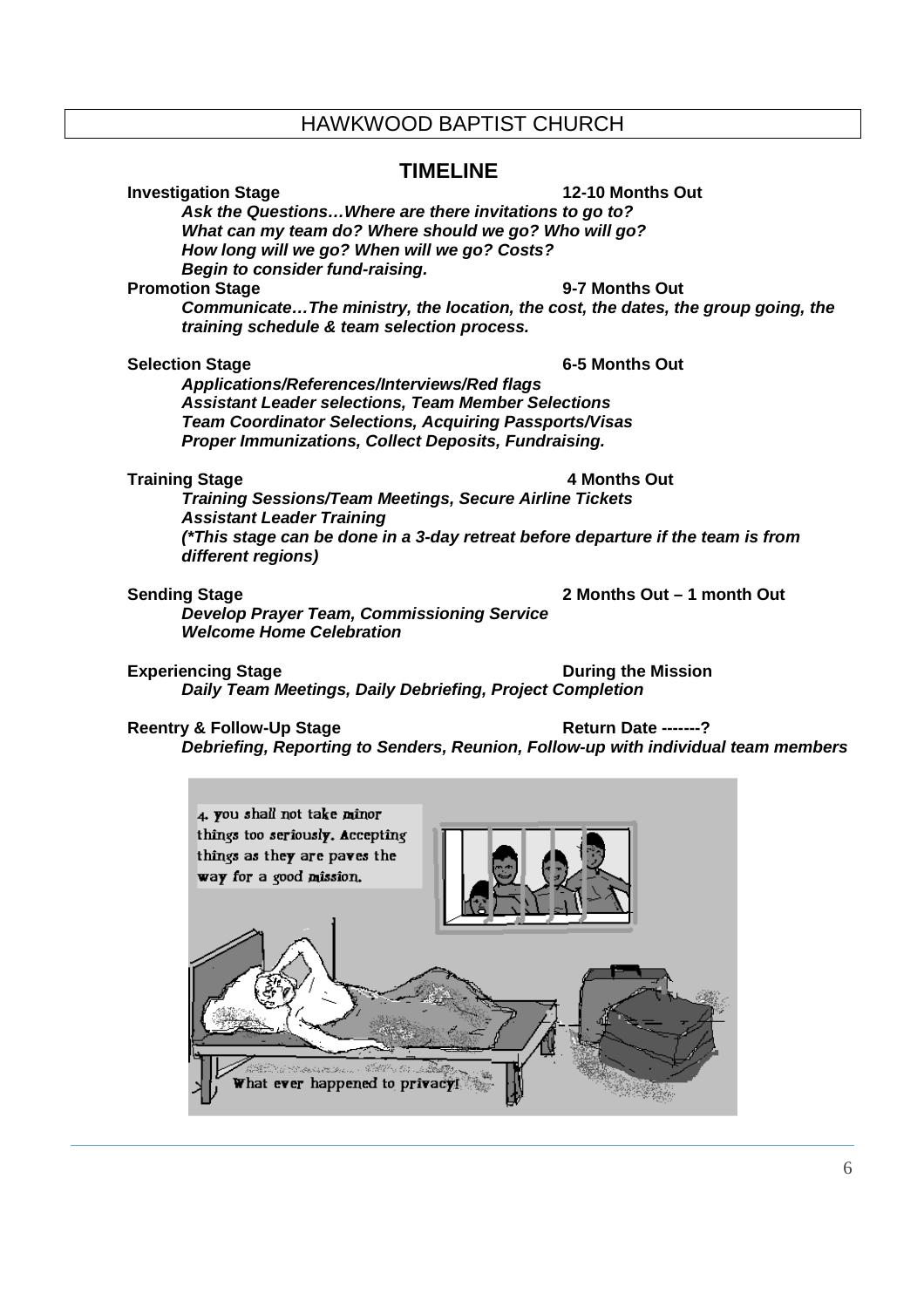# **Short Term Missions Financial Grants Policy**

Every year, Hawkwood Baptist Church designates a portion of the Missions Budget towards the funding of short-term missionaries. The disbursement of these funds is the responsibility of the **Hawkwood Baptist Church Missions Committee**. To obtain a **Short-Term Missions Grant (**STM Grant) an individual must make application to the Missions Committee. The Missions Committee will consider all applications on an individual basis, but will make their decision according to the following criteria and priorities:

- 1. Individuals receiving an STM Grant must be active members or adherents in good standing of Hawkwood Baptist Church.
- 2. Priority for an STM Grant will be given to those members and adherents of Hawkwood Baptist Church who are actively involved in the ministry of HBC and have a commitment to a continued involvement in the life and ministry of HBC.
- 3. Disbursement will be made according to available funds.

The grant will be paid directly to the mission organization if applicants are going with an outside mission.

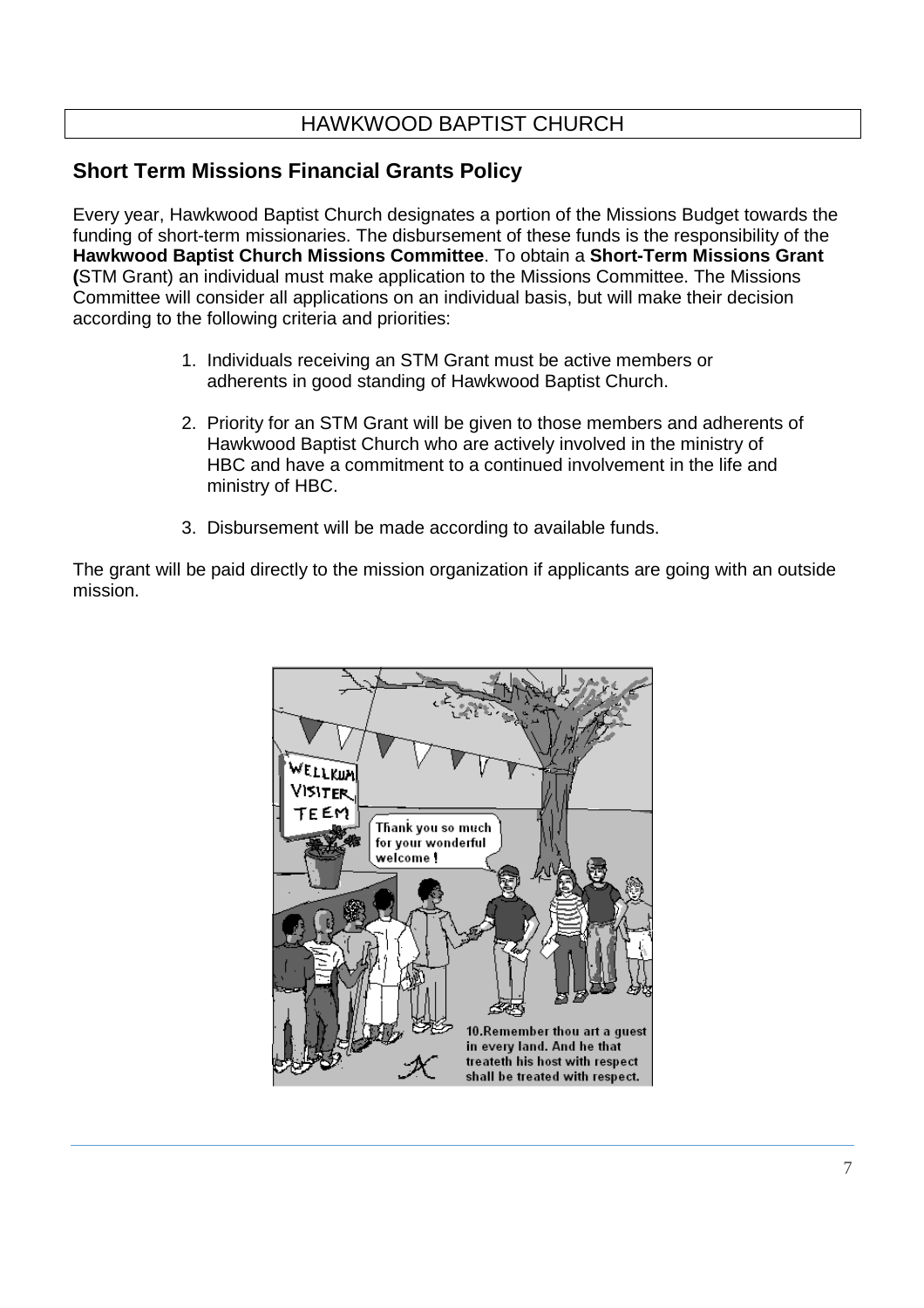# **THE SELECTION STAGE**

This stage is crucial and probably will demand the most from you as a leader. It's not easy to be selective about who participates on a HBC team. The integrity of the entire team and maybe even the host's ministry can be jeopardized by the wrong team members. The selection stage is important and should not be over simplified by "whoever wants to go can go" approach

### **Selection of Assistant Leaders:**

Assistant leaders play a major role in the life of a HBC team. The primary Team leader can only see and hear so much of what goes on. It is crucial that the leader be surrounded with a leadership team that can be trusted. Assistant leaders are essential to a smooth running HBC team.

### **Who should be an Assistant Leader?**

Any HBC team should have a minimum of two assistant leaders – one man and one woman. Many times the primary leader's spouse will fill the role of an assistant leader. It is necessary that one of the leaders be in charge of the women and one the men. The primary team leader will fill one of those roles. Assistant leaders should fill the role of finance coordinator and team medic rather than giving these responsibilities to other team members or the primary team leader. It is required that there be one primary team leader or assistant leader for every seven team members.

### **Assistant Leader Approval:**

Potential assistant team leaders will go through the same application, reference and interview process as the team members but will also have some additional requirements (see Assistant Leader Application). **Be careful not to put someone in a leadership role too quickly merely to fill a vacant position** (Timothy 5:22a). The integrity of your leadership team could make or break your entire mission project.

## **THE SELECTION PROCESS**

### **Applications:**

This is a main tool for acquiring the necessary information needed to select the team. The application is **required** for **all** HBC team members. Please do not change the format of the HBC Team Application or its content. Be sure to set **a deadline when applications are due!** The application will include a separate subsection for those with prior short-term ministry experience.

### **References:**

References should include a pastor as well as another spiritual mentor. It is your responsibility to follow up on references with whom you are unfamiliar, asking questions regarding the applicant's strengths, weaknesses and capabilities for the mission ahead. Definitely speak with the parents of those under the age of 18.

### **Interviews:**

An interview process can be viewed as an opportunity for individuals to verbalize their application. DO NOT skip this step! If possible use your Senior Pastor or Missions Committee chairperson in the interview process. Be sure to brief your interviewers on the logistics of the mission and allow them to familiarize themselves with the applications before the interviewing begins. Question the applicant about any reservations (see red flags in the next section) you might have either from their application, reference or otherwise. Be firm and affirming.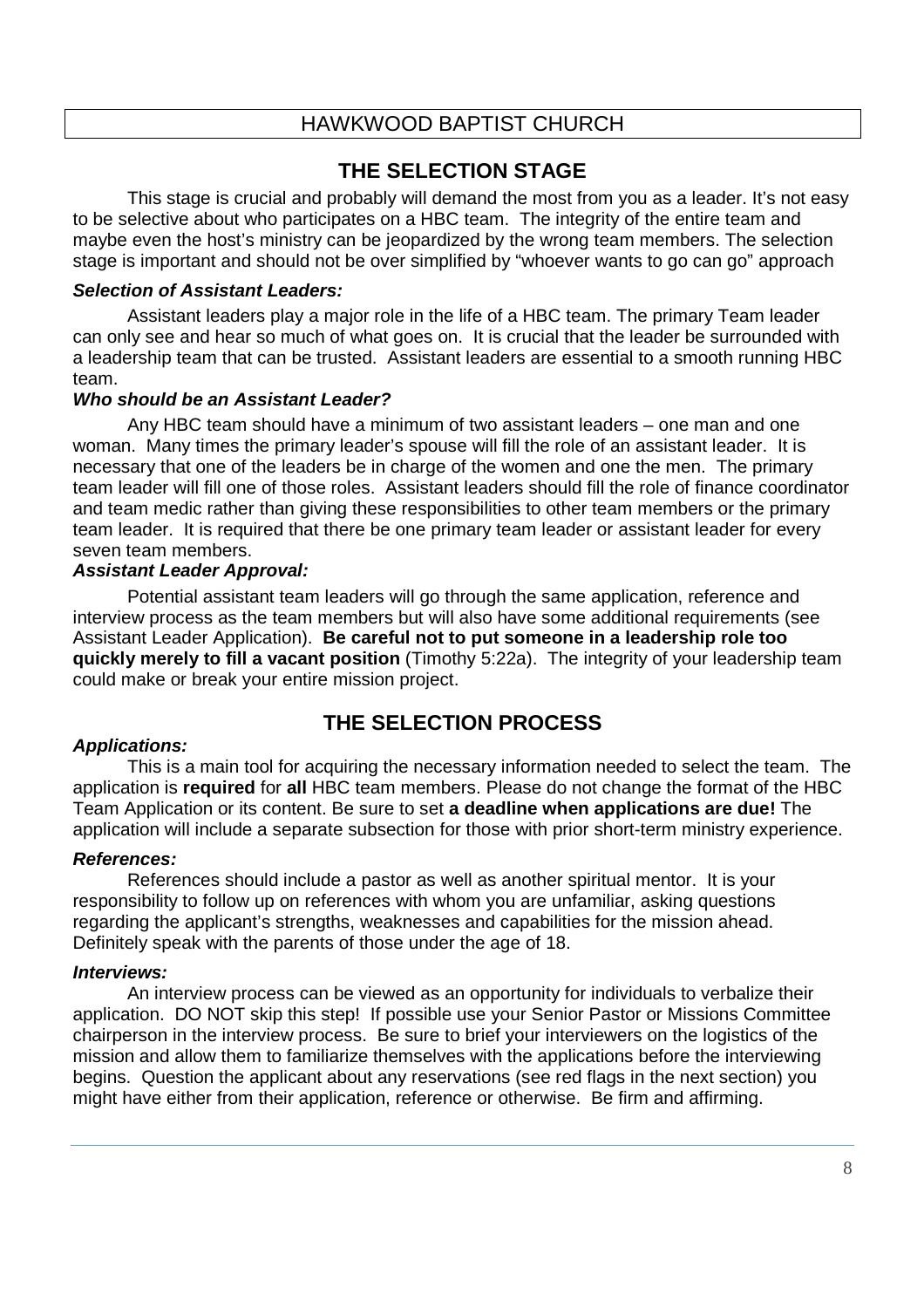# RED FLAGS FO FO FO

- **Medical Issues** Check on any medical conditions that are listed in the applicants Medical Information or Physical Examination. Know the conditions of your ministry location so you can properly evaluate their situation.
- **Emotional Difficulties** These are not as easy to detect on the application. Listen closely to the reference evaluations and during the interview process.
- **Improper Motives** Statements such as, "I'm going to get away from home for awhile" etc. are not proper motivation.
- **Spiritual Immaturity** If their spiritual maturity level would preclude them from doing this project at home, don't send them some place else to do it.
- **Not Good Timing** Consider if family or financial situations would be put in jeopardy by this mission.

## **THE SELECTION OF TEAM MEMBERS**

Use the same panel that you assembled to do the interviews to review the applications and references and to help with the actual selection of the team. Pray for wisdom and discernment regarding each applicant. If too few people apply for the project, consider that may be an indication of God closing the door at this time. Pray that He will raise up more laborers for the harvest. It's not your job to find the laborers, it's your job to pray (Matthew 9:38). The HBC Team directors are willing to dialogue with you and your panel to help you through this process.

 When notifying applicants of approval for team participation, remind them of the training schedule and their accepted commitment. Sometimes people's circumstances change during the process and they won't be able to fulfill the requirements of the project.

 Informing those who have not been chosen is not easy. You must remember the integrity of your project and the ministry you are going to assist. It is crucial that you take a stand if you need to. When notifying an applicant that they have not been approved, be positive and share why they weren't chosen. Also suggest and encourage them to apply again in the future.

### **After a Team Member has been Selected:**

Have the team member fill out ALL copies of the documents in the TEAM MEMBER APPLICATION PACKAGE. In addition, all team members must pass a police check. Forms for this step are available in the Church Office.

Exception to the above:

1. Parental Consent if under 18 (if under 18, both parents should sign).

2. Financial Grants – if they don't qualify or they expect to have their finances.

\*\* **Non-negotiable and very important!** \*\* Please send a copy of your Team members' (including the primary leader and assistant leader) documents to HBC Directors for future reference.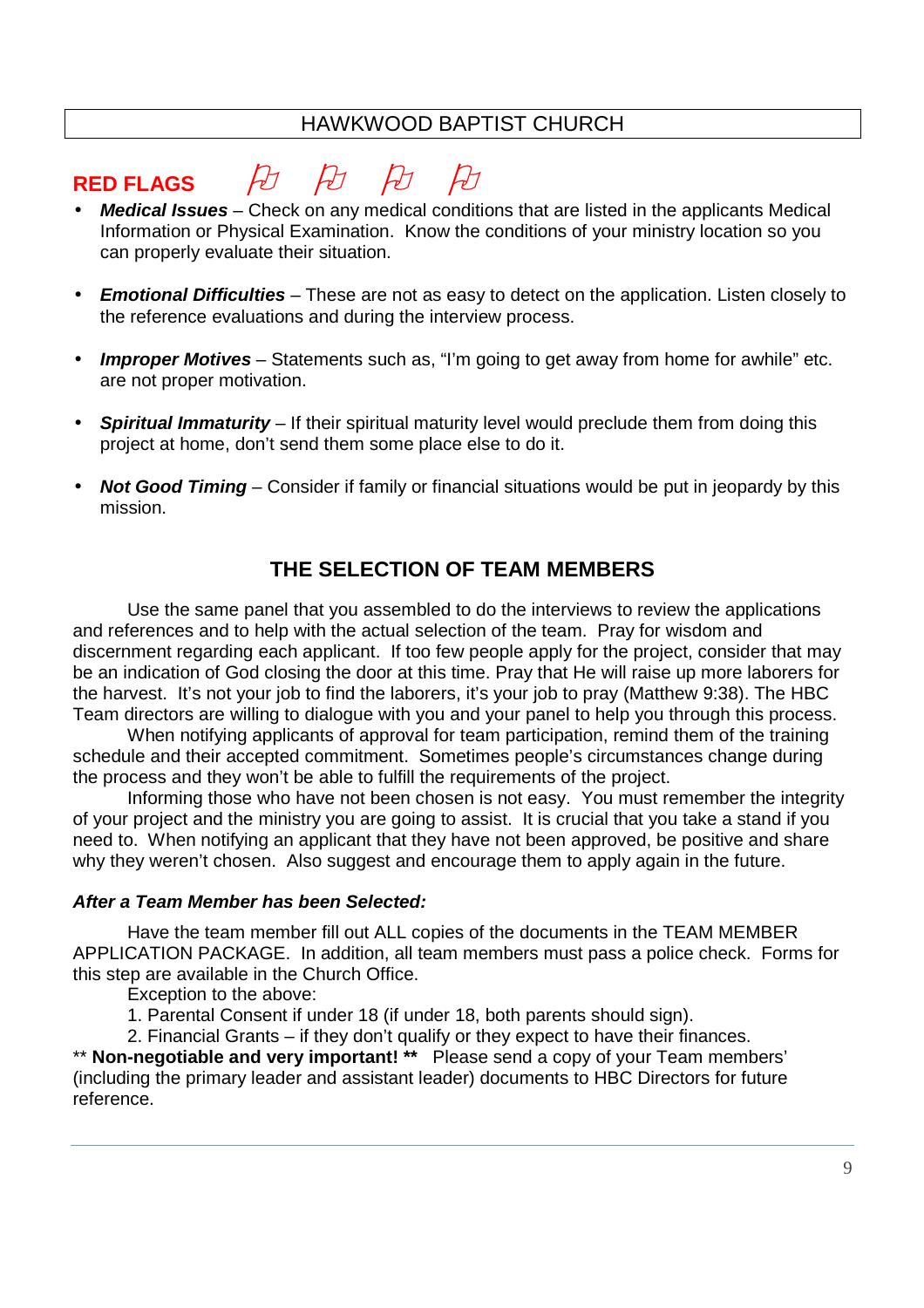### **A Word of Advice Following Team Selection:**

Even after all the work of applying, referencing and interviewing, could you possibly end up with someone on your HBC Team who shouldn't be? It can happen. If, during your training sessions, it becomes clear that you have a team member that is obviously not ready for this experience, dismiss them. It would be better to lose the cost associated with the person not going than to take them and jeopardize the integrity of your team and the ministry of your host. Having to make the decision to send them home will be much harder than not taking them along in the first place.

### **Passports:**

 Pick up passport applications from you local post office. Passports will be needed in every country, no exceptions, When crossing international boundaries, especially when a team it is always required to have passports. They can take months to acquire, so be sure to start the process early. Be aware that passports should be valid for at least 6 months after your return date. Other countries will not allow you to travel within their borders if your passport does not meet this requirement.

### **Visas:**

The requirements regarding visas vary from country to country. Find out the situation in the country of your destination by logging on to or calling the following:

**In the U.S., http://travel.state.gov/foreignentryreqs.html In Canada, http://voyage.dfait-maeci.gc.ca/destinations/menu\_e.html** 

**For US citizens, Travel Document Systems, Inc. will allow you to print out visa applications on their website.** 

**925 15th Street NW, Suite 300 Washington, DC 20005 www.traveldocs.com (800) 874-5100 (202) 638-3800 Fax (202) 638- 4674** 

 **For Canadian citizens, Visa Connection is a useful place for help. Visa Connection- www.visaconnection.com**

**Other useful websites:** 

 **\*US INS - www.usdoj.gov/ins** 

 **\*Getting Through Customs - www.getcustoms.com/omnibus.html**

**If the country of your destination requires a visa before departure, you will need to send your teams' passports to their consulate or embassy to acquire visas. This would require that you have your passports ready. This is typically done 2-3 months before departure and will require additional documentation as well.**